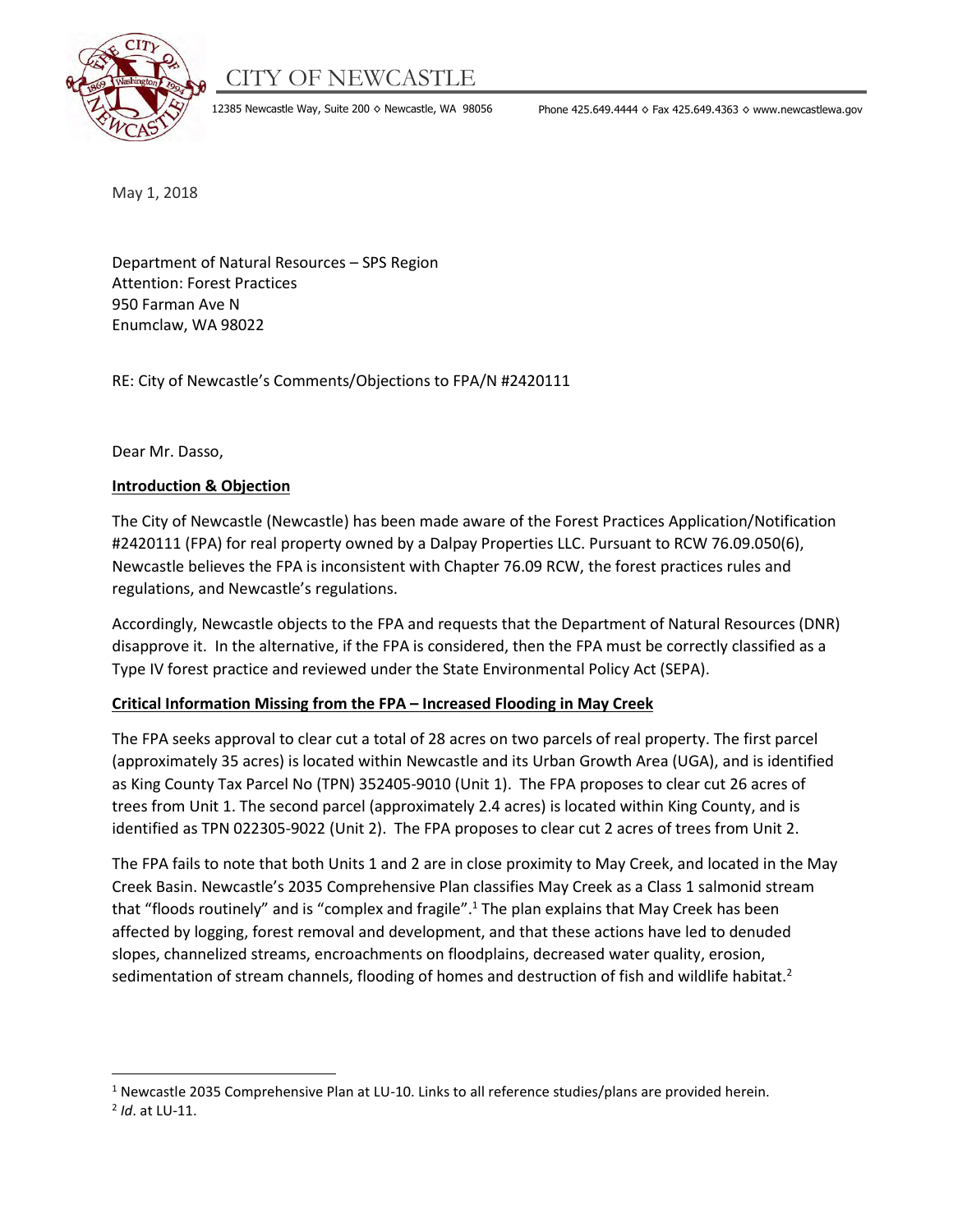While the FPA is silent about May Creek, its long history of flooding has been studied and documented for decades. The following plans and studies are just a few of the resources that discuss May Creek and its historical flooding:

- *May Creek Basin Action Plan* (King County 2001) <https://your.kingcounty.gov/dnrp/library/2001/kcr726.pdf>
- *May Creek Drainage and Restoration Plan* (GeoEngineers Inc. 2008) [https://your.kingcounty.gov/dnrp/library/water-and-land/watersheds/cedar-river-lake](https://your.kingcounty.gov/dnrp/library/water-and-land/watersheds/cedar-river-lake-wa/may-creek/may-creek-drainage-restoration-plan.pdf)[wa/may-creek/may-creek-drainage-restoration-plan.pdf](https://your.kingcounty.gov/dnrp/library/water-and-land/watersheds/cedar-river-lake-wa/may-creek/may-creek-drainage-restoration-plan.pdf)
- *May Creek Baseline Stream Conditions* (King County 2010) [https://your.kingcounty.gov/dnrp/library/water-and-land/watersheds/cedar-river-lake](https://your.kingcounty.gov/dnrp/library/water-and-land/watersheds/cedar-river-lake-wa/may-creek/may-creek-baseline-conditions-report.pdf)[wa/may-creek/may-creek-baseline-conditions-report.pdf](https://your.kingcounty.gov/dnrp/library/water-and-land/watersheds/cedar-river-lake-wa/may-creek/may-creek-baseline-conditions-report.pdf)
- *Impact Analysis and Mitigation Plan May Creek Drainage Improvement Project* (King County 2011) [https://your.kingcounty.gov/dnrp/library/water-and-land/watersheds/cedar-river](https://your.kingcounty.gov/dnrp/library/water-and-land/watersheds/cedar-river-lake-wa/may-creek/final-stream-wetland-impact-mitigation-plan.pdf)[lake-wa/may-creek/final-stream-wetland-impact-mitigation-plan.pdf](https://your.kingcounty.gov/dnrp/library/water-and-land/watersheds/cedar-river-lake-wa/may-creek/final-stream-wetland-impact-mitigation-plan.pdf)
- *May Creek Drainage Improvement Project Biological Evaluation Report* (King County 2011) [https://your.kingcounty.gov/dnrp/library/water-and-land/watersheds/cedar-river-lake](https://your.kingcounty.gov/dnrp/library/water-and-land/watersheds/cedar-river-lake-wa/may-creek/may-creek-biological-evaluation.pdf)[wa/may-creek/may-creek-biological-evaluation.pdf](https://your.kingcounty.gov/dnrp/library/water-and-land/watersheds/cedar-river-lake-wa/may-creek/may-creek-biological-evaluation.pdf)
- *May Creek Erosion Stabilization Draft Report, May Creek Sediment Transport Study Phase 3*  (Anchor QEA, LLC 2010) [https://your.kingcounty.gov/dnrp/library/water-and](https://your.kingcounty.gov/dnrp/library/water-and-land/watersheds/cedar-river-lake-wa/may-creek/may-creek-erosion-stabilization-report.pdf)[land/watersheds/cedar-river-lake-wa/may-creek/may-creek-erosion-stabilization-report.pdf](https://your.kingcounty.gov/dnrp/library/water-and-land/watersheds/cedar-river-lake-wa/may-creek/may-creek-erosion-stabilization-report.pdf)
- *Hydraulic and Hydrologic Analyses of the May Creek Channel Restoration Project* (King County 2010) [https://your.kingcounty.gov/dnrp/library/water-and-land/watersheds/cedar](https://your.kingcounty.gov/dnrp/library/water-and-land/watersheds/cedar-river-lake-wa/may-creek/may-creek-hydraulic-hydrologic-analyses.pdf)[river-lake-wa/may-creek/may-creek-hydraulic-hydrologic-analyses.pdf](https://your.kingcounty.gov/dnrp/library/water-and-land/watersheds/cedar-river-lake-wa/may-creek/may-creek-hydraulic-hydrologic-analyses.pdf)
- *May Creek Sediment Transport Study Report* (Anchor QEA, LLC 2009) [https://your.kingcounty.gov/dnrp/library/water-and-land/watersheds/cedar-river-lake](https://your.kingcounty.gov/dnrp/library/water-and-land/watersheds/cedar-river-lake-wa/may-creek/may-creek-sediment-transport-study.pdf)[wa/may-creek/may-creek-sediment-transport-study.pdf](https://your.kingcounty.gov/dnrp/library/water-and-land/watersheds/cedar-river-lake-wa/may-creek/may-creek-sediment-transport-study.pdf)
- City of Newcastle 2035 Comprehensive Plan (Newcastle 2017) <https://newcastle.civicweb.net/filepro/documents/4260?preview=19604>

These documents demonstrate that runoff and deposition of sediment from future development, such as the FPA, are expected to increase flood volumes, resulting in longer durations and greater frequency of flooding in May Creek.<sup>3</sup>

 $\overline{\phantom{a}}$ 

<sup>3</sup> *May Creek Basin Action Plan* at 2-8.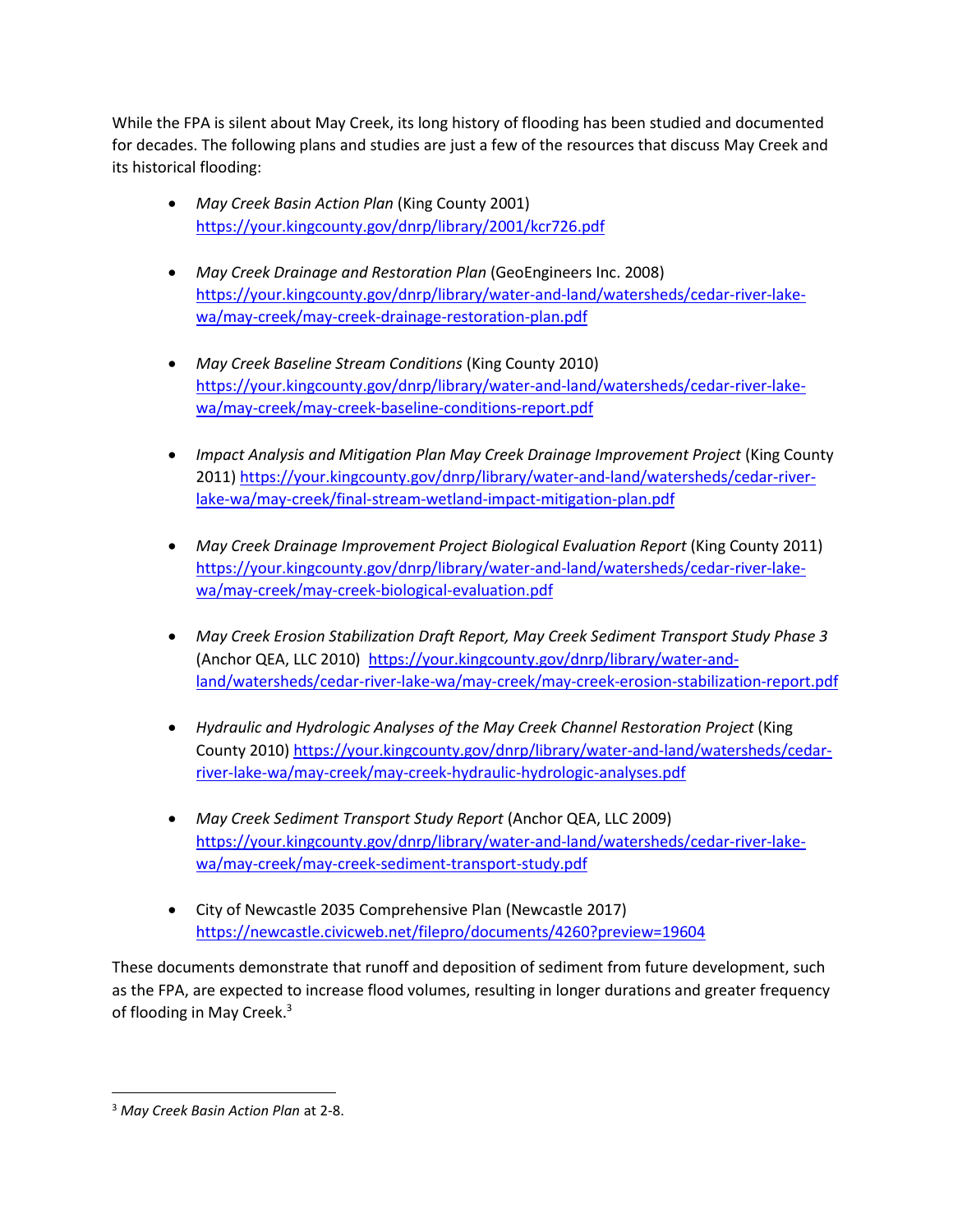The *May Creek Basin Action Plan* (King County 2001), which was developed by King County in conjunction with Newcastle and the City of Renton, explains that:

May Valley is a natural floodplain and historically has experienced periodic and sometimes extensive flooding. Through the years, this problem worsened as channelizing of streams and development in upland areas increased stormflows to the valley, and as natural deposition of sediment in May Valley continued to reduce the conveyance capacity of May Creek channel.<sup>4</sup>

The FPA would substantially exacerbate flooding issues by increasing storm runoff and the deposit of sediment to May Creek by way of "Stream A". While the FPA identifies that a "Stream A" flows on Unit 1, the actual name of the stream is Long Marsh Creek (WRIA 08.0289), which is a tributary of May Creek. 5

Long Marsh Creek has been described as "primarily a forested basin with steep gradients".<sup>6</sup> Studies have shown that Long Marsh Creek deposits large gravels into May Creek, and that May Creek is not capable of redistributing these gravels. This accumulation ultimately increases frequency of flooding.<sup>7</sup> Studies have also identified that gravel transported to May Creek from Long Marsh Creek create one of the few potential spawning areas in the area.<sup>8</sup> Both May Creek and Long Marsh Creek have been identified as containing essential fish habitat for Chinook and coho salmon.<sup>9</sup> The FPA is silent as to its impacts to Long Marsh Creek, May Creek, fish habitat and the risk of increased flooding.

The FPA should be disapproved as it will increase sediment transport to May Creek and intensify frequency of flooding, increase storm run-off, negatively impact wildlife and harm fish and fish habitat.

#### **The FPA Should be Classified as a Class IV Forest Practice**

DNR should also disapprove the FPA because it is misclassified as a Class III forest practice. Per RCW 76.09.050(1), the FPA meets the statutory definition of Class IV forest practice, which includes actions:

(d) Which have a potential for a substantial impact on the environment and therefore require an evaluation by the department as to whether or not a detailed statement must be prepared pursuant to the state environmental policy act, chapter **[43.21C](http://app.leg.wa.gov/RCW/default.aspx?cite=43.21C)** RCW.

The FPA meets the statutory definition of Class IV forest practice as it has the potential for substantial impact to the environment by increasing erosion, storm water run-off, flooding and harm to fish and fish habitat.

The FPA also meets the definition of a Class IV forest under WAC 222-16-050(1)(d)(i) because it proposes timber harvest on "potentially unstable slopes that has the potential to deliver sediment or debris to a public resource or that has the potential to threaten public safety."

l

<sup>4</sup> *See Final Adopted May Creek Basin Action Plan, April 2001*, at 1-1.

<sup>&</sup>lt;sup>5</sup> See Baseline Stream Conditions May Creek Drainage Improvement CIP # 9A1205 at 4-20 –Figures 1 and 3 (aerials)

<sup>6</sup> *See Impact Analysis and Mitigation Plan May Creek Drainage Improvement Project (*King County 2011), p. 9.

<sup>&</sup>lt;sup>7</sup> See Hydraulic and Hydrologic Analyses of the May Creek Channel Restoration Project (King County Dec. 2010) at 1.

<sup>8</sup> *Baseline Stream Conditions May Creek Drainage Improvements CIP#9A1205* at 5-29.

<sup>&</sup>lt;sup>9</sup> May Creek Drainage Improvement Project Biological Evaluation Report at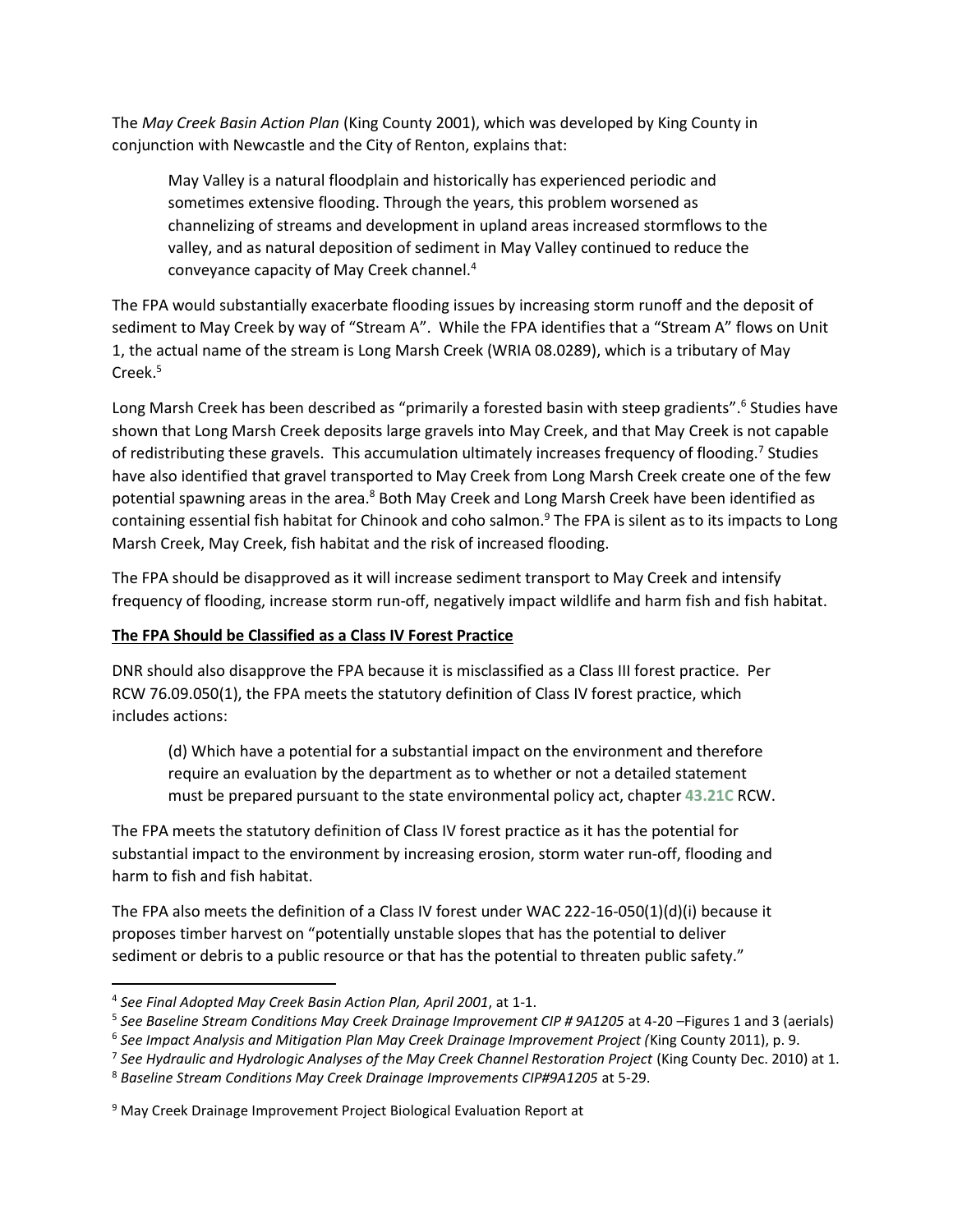Newcastle's Comprehensive Plan identifies that more than half of the northern part of Unit 1 is designated as an erosion hazard area.<sup>10</sup> While this information is missing from the FPA, the unstable slopes (erosion hazard areas) on Unit 1 have the potential to deliver sediments and debris to May Creek (a public resource) and threaten public safety (with increased flooding).<sup>11</sup> Thus, the FPA should be disapproved as being incorrectly classified.

In the alternative, if DNR considers the FPA, it must be reclassified as a Class IV forest practice, and reviewed under SEPA. RCW 76.09.050(1); WAC 222-16-050(1)(d); WAC 197-11-305(1)(b)(i).

The FPA must also be reviewed under Newcastle's regulations, which include:

- 1. Chapter 13.10 NMC, Surface Water Management Code;
- 2. Chapter 14.05 NMC SEPA Policies;
- 3. Chapter 14.15 NMC, Property Grading Regulations; and
- 4. Chapter 18.24 NMC, Critical Areas

Newcastle has notified the property owner of these regulatory requirements in a letter dated March 14, 2018, but has not received any response. Upon reclassification of the FPA as a Class IV forest practice, Newcastle requests that any DNR decision condition compliance with all Newcastle codes/regulations.

### **The FPA Should Be Disapproved Because it is Inaccurate, Inconsistent and Incomplete**

Newcastle also requests that DNR disapprove the FPA because it is replete with incorrect, inconsistent and incomplete information, as noted below:

- **Question 11 (p.2):** The FPA incorrectly states that no unstable slopes or landforms exist in the area of the harvest. As discussed above, Newcastle's Comprehensive Plan identifies that more than half of the northern part of Unit 1 is designated as an erosion hazard area. $^{12}$
- **Question 12 (p. 2**): The FPA's Slope Stability Map does not indicate the degree of slope over several areas to be harvested. Newcastle Comprehensive Plan identifies that a substantial area of the northern part of Unit 1 is over 40% and the FPA identifies some slopes as 65%.<sup>13</sup>
- **Questions 14.a, 15 and 16 (p. 3):** The FPA incorrectly answers "no" to whether it is installing a culvert at or below Type S or F water that exceeds 5% gradient. But, Enlarged Forest Practices Activity Map appears to show that the culvert will impact "Stream A" which is Long Marsh Creek (a Type F water), a tributary to May Creek.
- **Question 17 (p.4):** The FPA does not evaluate its impact to equipment crossing Stream B, which is classified as Tributary 4.15 in Newcastle's Comprehensive Plan.<sup>14</sup>
- **Question 20 (p.4):** The FPA proposes to "harvest for road".7 wetland acres, but fails to provide an evaluation of the impacted wetlands or provide proper buffers. The FPA fails to evaluate other critical areas on Unit 1. *See* Newcastle Comprehensive Plan, which identifies several

 $\overline{\phantom{a}}$ 

<sup>10</sup> City of Newcastle 2035 Comprehensive Plan, Figures LU-5 and LU-7. Geological Features. Figures LU-5 and LU-7 shows that more than half of Unit 1 (the northern half) is designated as an Erosion Hazard Area.

<sup>11</sup> The "Inner Gorge" adjacent to "Stream A" provides evidence of unstable slopes. *DNR Guidelines for Evaluating Potentially Unstable Slopes and Landforms (2016),* Section 16.

<sup>&</sup>lt;sup>12</sup> City of Newcastle 2035 Comprehensive Plan, Figures LU-5 and LU-7. Geological Features.

<sup>13</sup> *Id.* Figure LU-4, Slope Analysis.

<sup>14</sup> *Id.* at LU-8, Hydrological Features.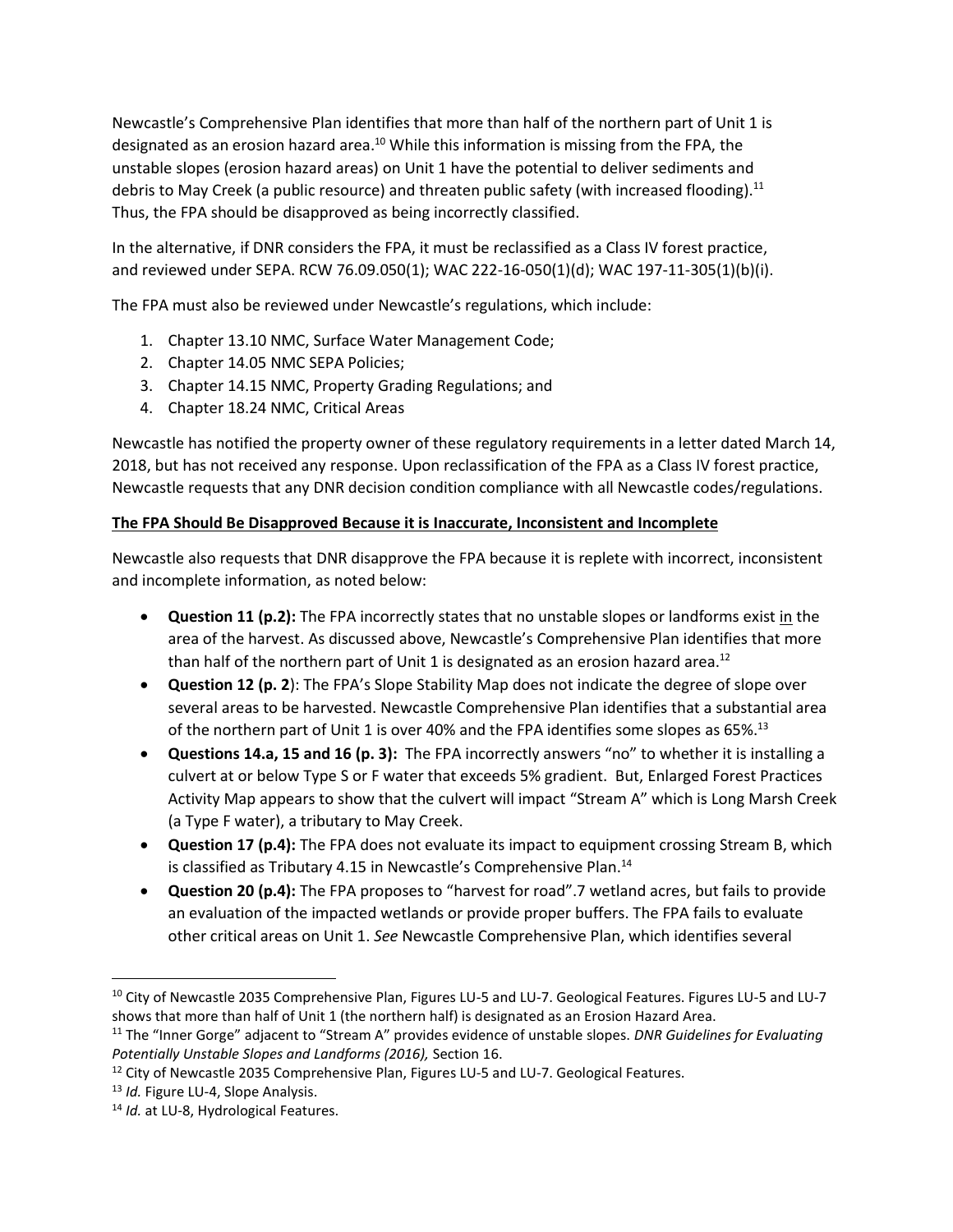critical areas, slopes & stream buffers on most of the northeastern area of Unit 1.<sup>15</sup> The FPA also fails to evaluate its operations within 200 feet of the wetlands located on adjacent parcels: TPN 352405-9022, TPN 022305-9091, and TPN 022305-9076.

- **Question 27 (p. 6):** The FPA fails to include the correct RMZ of 140 feet. WAC 222-30-0221. The "Stream Shade Assessment" is missing.
- **Question 28 (p. 7):** The FPA is missing information regarding harvesting within 50 feet of a Type Np water. Newcastle's Comprehensive Plan identifies "Stream B" as Tributary 4.15, which requires a 50 foot buffer.<sup>16</sup> The plan also identifies that Stream B (Tributary 4.15) is hydraulically connected to Long Marsh Creek ("Stream A"), which outlets to May Creek.<sup>17</sup>
- **Question 29 (p. 7):** FPA fails to include Wetland Management Zone information for wetland boundaries. Newcastle Comprehensive Plan identifies a wetland just east of harvest activities which has not been evaluated.<sup>18</sup>
- **Question 31 (p. 8):** Under "Additional Information," the FPA fails to justify the proposed 101 foot Riparian Management Zone (RMZ) for Long Marsh Creek ("Stream A"). WAC 222-30-021 requires a 140 RMZ.
- The FPA also incorrectly states that Stream B has no outlet or connectivity to typed water. Newcastle's Comprehensive Plan identifies that "Stream B" is Tributary 4.15 which connects to Long Marsh Creek and outlets to May Creek (see discussion above).
- The FPA is confusing and states that a culvert will be installed under Stream B, however, the Enlarged Forest Practices Activity map shows that Stream A (Long Marsh Creek) may be impacted by the culvert (the map is difficult to read). Regardless, concurrent review by WDFW should occur and the determination of whether the culvert for Stream A/Stream B will 1) protect fish life; 2) achieve no-net loss of fish or habitat; 3) minimize impact to fish life; and 4) minimize unavoidable impacts to fish life and habitat. If not, the Proposed Action will lead to "direct or indirect harm to fish life" and should be disapproved. WAC 222-20-017(5)
- **Enlarged Forest Practices Activity Map**: See comments above.
- **Alternative Plan Form**: See comments above relating to: 1) inadequate RMZ; 2) failure to correctly evaluate impacts to Stream B, Stream A and wetlands; 3) missing information on Unit 1 unstable slopes (erosion hazard areas); and 4) missing evaluation of proposed culvert.

## **Conclusion**

If the FPA is approved as proposed, it will result in decreased water quality, erosion, sedimentation of May Creek, flooding of homes and destruction of fish and wildlife habitat. As such, the FPA should be disapproved. In the alternative, the FPA must, at a minimum, be reclassified as a Class IV forest practice, with full SEPA review by Newcastle as Lead Agency. The significant adverse environmental impacts must be evaluated and mitigated, and any FPA decision should be conditioned on full compliance with all regulatory requirements of Newcastle's adopted code.

l

<sup>&</sup>lt;sup>15</sup> *Id.* at Figure LU-3, Buildable Lands and Critical Areas (Slopes & Stream Buffers) with Land Use Designations.

<sup>&</sup>lt;sup>16</sup> Newcastle 2035 Comprehensive Plan, Figure LU-8, Hydrological Features.

<sup>17</sup> *Id*. at LU-8, Hydrological Features.